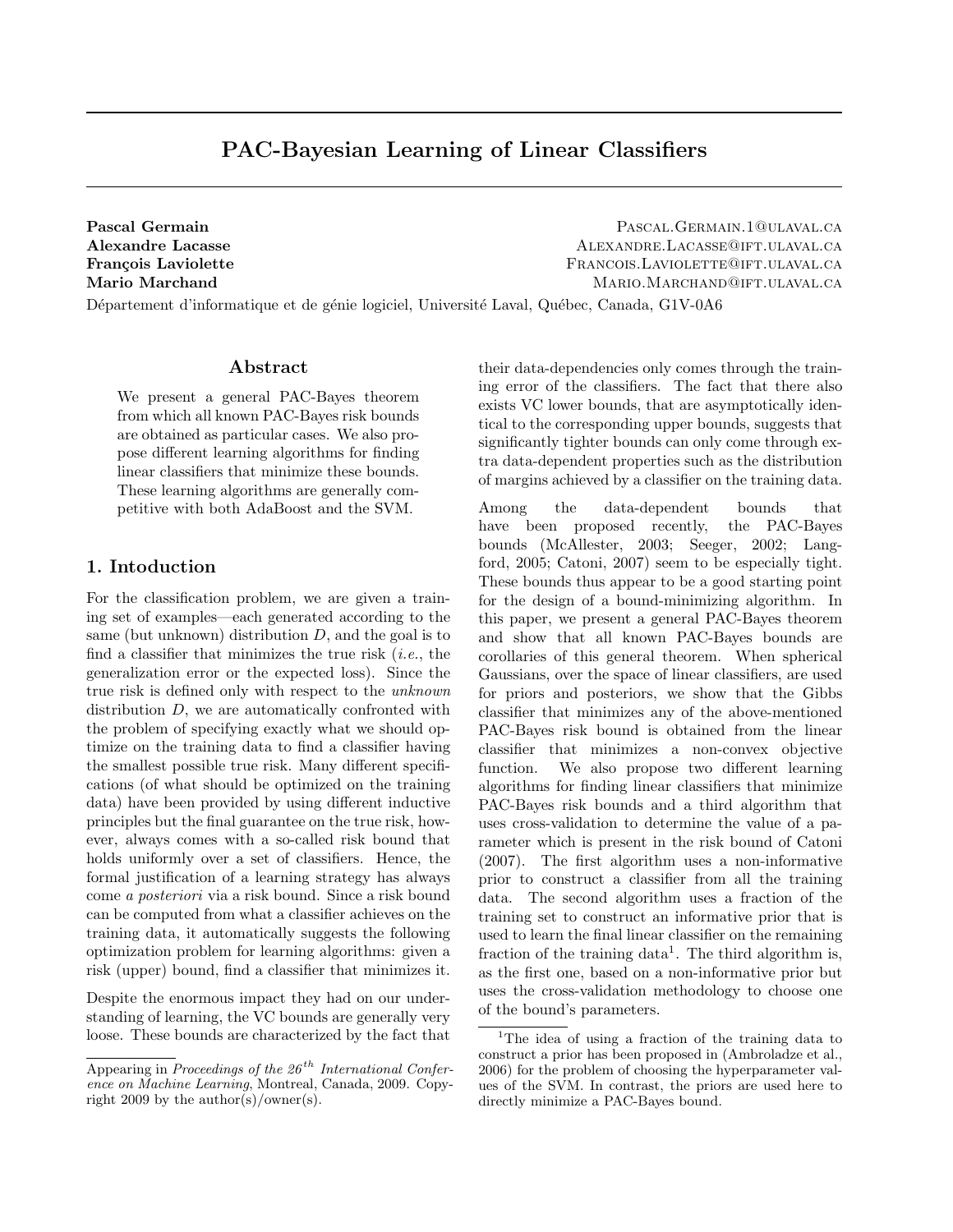Our extensive experiments indicate that the second and third algorithms are competitive with both Ada-Boost and the SVM and are generally much more effective than the first algorithm in their ability at producing classifiers with small true risk.

## 2. Simplified PAC-Bayesian Theory

We consider binary classification problems where the input space  $\mathcal X$  consists of an arbitrary subset of  $\mathbb R^n$ and the output space  $\mathcal{Y} = \{-1, +1\}$ . An example is an input-output  $(\mathbf{x}, y)$  pair where  $\mathbf{x} \in \mathcal{X}$  and  $y \in \mathcal{Y}$ . Throughout the paper, we adopt the PAC setting where each example  $(x, y)$  is drawn according to a fixed, but unknown, distribution D on  $\mathcal{X} \times \mathcal{Y}$ .

The *risk*  $R(h)$  of any classifier  $h: \mathcal{X} \to \mathcal{Y}$  is defined as the probability that  $h$  misclassifies an example drawn according to  $D$ . Given a training set  $S$  of  $m$  examples, the *empirical risk*  $R<sub>S</sub>(h)$  of any classifier h is defined by the frequency of training errors of  $h$  on  $S$ . Hence

$$
R(h) \stackrel{\text{def}}{=} \mathop{\mathbf{E}}_{(\mathbf{x}, y) \sim D} I(h(\mathbf{x}) \neq y),
$$
  

$$
R_S(h) \stackrel{\text{def}}{=} \frac{1}{m} \sum_{i=1}^m I(h(\mathbf{x}_i) \neq y_i),
$$

where  $I(a) = 1$  if predicate a is true and 0 otherwise.

After observing the training set S, the task of the learner is to choose a posterior distribution Q over a space  $\mathcal H$  of classifiers such that the Q-weighted majority vote classifier  $B_Q$  will have the smallest possible risk. On any input example x, the output  $B_Q(x)$  of the majority vote classifier  $B_Q$  (sometimes called the Bayes classifier) is given by

$$
B_Q(\mathbf{x}) \stackrel{\text{def}}{=} \operatorname{sgn}\left[\mathbf{E}_{h \sim Q} h(\mathbf{x})\right],
$$

where  $sgn(s) = +1$  if  $s > 0$  and  $sgn(s) = -1$  otherwise. The output of the deterministic majority vote classifier  $B_Q$  is closely related to the output of a stochastic classifier called the Gibbs classifier  $G_Q$ . To classify an input example  $x$ , the Gibbs classifier  $G_Q$  chooses randomly a (deterministic) classifier h according to Q to classify **x**. The true risk  $R(G_Q)$  and the empirical risk  $R<sub>S</sub>(G<sub>O</sub>)$  of the Gibbs classifier are thus given by

$$
R(G_Q) = \mathop{\mathbf{E}}_{h \sim Q} R(h) \quad ; \quad R_S(G_Q) = \mathop{\mathbf{E}}_{h \sim Q} R_S(h) .
$$

Any bound for  $R(G_Q)$  can straightforwardly be turned into a bound for the risk of the majority vote  $R(B_Q)$ . Indeed, whenever  $B_Q$  misclassifies x, at least half of the classifiers (under measure  $Q$ ) misclassifies **x**. It follows that the error rate of  $G_Q$  is at least half of the error rate of  $B_Q$ . Hence  $R(B_Q) \leq 2R(G_Q)$ . As shown in Langford and Shawe-Taylor (2003), this factor of 2 can sometimes be reduced to  $(1 + \epsilon)$ .

The following theorem gives both an upper and a lower bound on  $R(G_{Q})$  by upper-bounding  $\mathcal{D}(R_{S}(G_{O}), R(G_{O}))$  for any convex function  $\mathcal{D} : [0,1] \times [0,1] \rightarrow \mathbb{R}.$ 

**Theorem 2.1.** For any distribution D, for any set  $H$ of classifiers, for any prior distribution P of support  $\mathcal{H}$ , for any  $\delta \in (0,1]$ , and for any convex function  $\mathcal{D} : [0,1] \times [0,1] \rightarrow \mathbb{R}$ , we have

$$
\Pr_{S \sim D^m} \left( \forall Q \ on \mathcal{H} : \ \mathcal{D}(R_S(G_Q), R(G_Q)) \le
$$
\n
$$
\frac{1}{m} \left[ \text{KL}(Q \| P) + \ln \left( \frac{1}{\delta} \mathbf{E} \mathbf{E} \mathbf{E} \mathbf{E} e^{m \mathcal{D}(R_S(h), R(h))} \right) \right] \right)
$$
\n
$$
\geq 1 - \delta,
$$

where  $KL(Q||P) \stackrel{\text{def}}{=} \mathbb{E}_{h \sim Q}$   $\ln \frac{Q(h)}{P(h)}$  is the Kullback-Leibler divergence between Q and P.

*Proof.* Since  $\mathbb{E}_{h \sim P} e^{m\mathcal{D}(R_S(h), R(h))}$  is a non-negative random variable, Markov's inequality gives

$$
\Pr_{S \sim D^m} \left( \mathbf{E} \substack{P \ \mathcal{P}^{m\mathcal{D}(R_S(h), R(h))} \leq \atop \frac{1}{\delta} \mathbf{E} \substack{P \ \mathcal{P}^{m\mathcal{D}(R_S(h), R(h))} \geq 1 - \delta}.
$$

Hence, by taking the logarithm on each side of the innermost inequality and by transforming the expectation over  $P$  into an expectation over  $Q$ , we obtain

$$
\Pr_{S \sim D^m} \left( \forall Q : \ln \left[ \mathbf{E} \right]_{h \sim Q} \frac{P(h)}{Q(h)} e^{m \mathcal{D}(R_S(h), R(h))} \right] \le
$$
\n
$$
\ln \left[ \frac{1}{\delta} \mathbf{E} \mathbf{E} \mathbf{E} e^{m \mathcal{D}(R_S(h), R(h))} \right] \ge 1 - \delta.
$$

The theorem then follows from two applications of Jensen's inegality: one exploiting the concavity of  $ln(x)$  and the second the convexity of  $\mathcal{D}$ .  $\Box$ 

Theorem 2.1 provides a tool to derive PAC-Bayesian risk bounds. Each such bound is obtained by using a particular convex function  $\mathcal{D} : [0,1] \times [0,1] \to \mathbb{R}$  and by upper-bounding  $\mathbf{E} \underset{S \sim D^m}{\mathbf{E}} \underset{h \sim P}{\mathbf{E}} e^{m\mathcal{D}(R_S(h), R(h))}$ .

For example, a slightly tighter PAC-Bayes bound than the one derived by Seeger (2002) and Langford (2005) can be obtained from Theorem 2.1 by using  $\mathcal{D}(q,p) = \text{kl}(q,p)$ , where

$$
kl(q, p) \stackrel{\text{def}}{=} q \ln \frac{q}{p} + (1 - q) \ln \frac{1 - q}{1 - p}
$$

.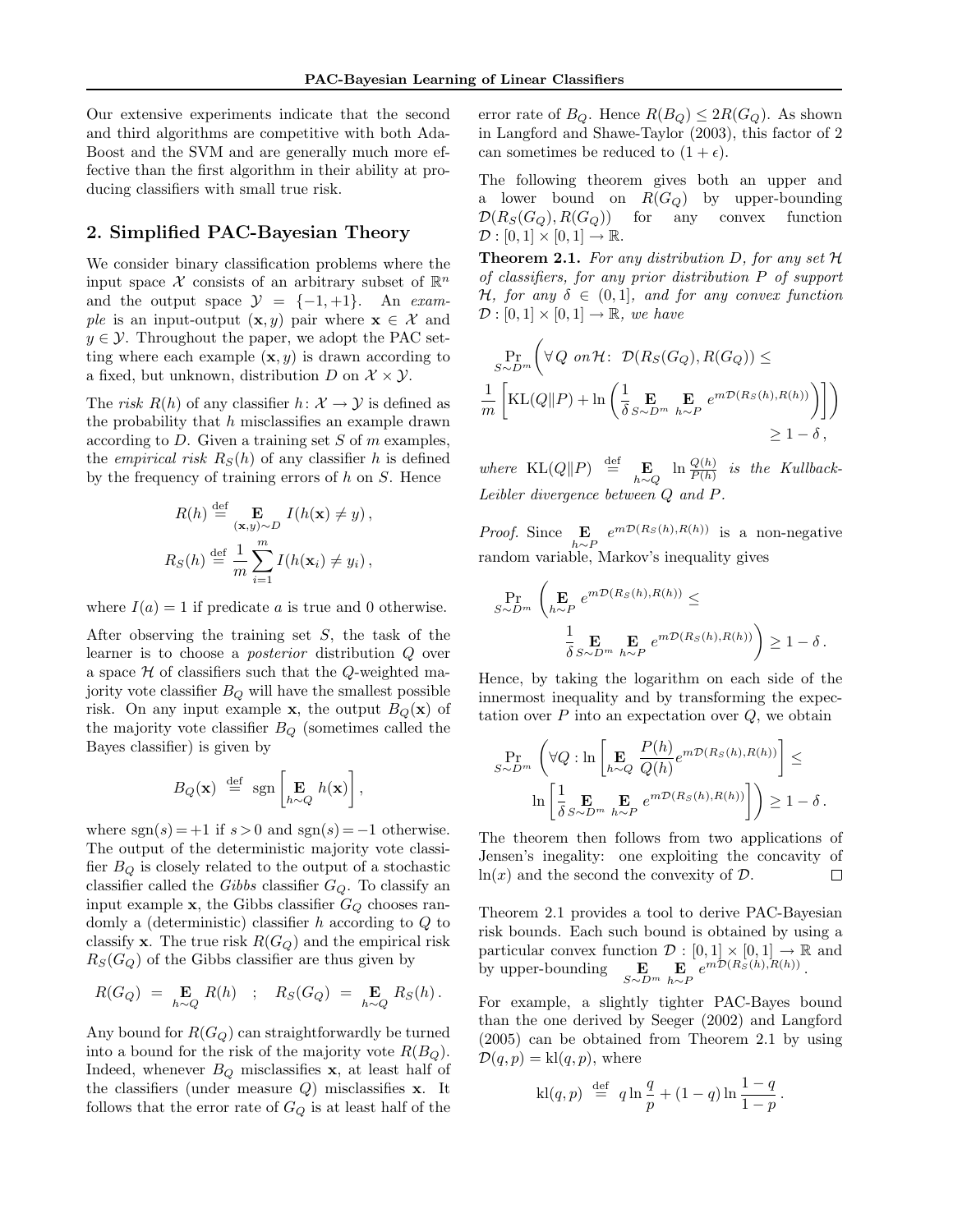**Corollary 2.1.** For any distribution D, for any set  $H$ of classifiers, for any distribution  $P$  of support  $H$ , for any  $\delta \in (0,1]$ , we have

$$
\Pr_{S \sim D^m} \left( \forall Q \text{ on } H: \text{ kl}(R_S(G_Q), R(G_Q)) \le
$$

$$
\frac{1}{m} \left[ \text{KL}(Q \| P) + \ln \frac{\xi(m)}{\delta} \right] \right) \ge 1 - \delta,
$$

where  $\xi(m) \stackrel{\text{def}}{=} \sum_{k=0}^{m} {m \choose k} (k/m)^k (1-k/m)^{m-k}$ .

Proof. The corollary immediately follows from Theorem 2.1 by choosing  $\mathcal{D}(q, p) = k l(q, p)$ . Indeed, in that case we have

$$
\begin{split}\n\mathbf{E} &= \mathbf{E} \mathbf{E} e^{m\mathcal{D}(R_{S}(h), R(h))} \\
&= \mathbf{E} \mathbf{E} \mathbf{E} \mathbf{E} \mathbf{E} \left( \frac{R_{S}(h)}{R(h)} \right)^{mR_{S}(h)} \left( \frac{1 - R_{S}(h)}{1 - R(h)} \right)^{m(1 - R_{S}(h))} \\
&= \mathbf{E} \mathbf{E} \sum_{k \sim P} \sum_{k=0}^{m} \Pr_{S \sim D^{m}} \left( R_{S}(h) = \frac{k}{m} \right) \left( \frac{\frac{k}{m}}{R(h)} \right)^{k} \left( \frac{1 - \frac{k}{m}}{1 - R(h)} \right)^{m-k} \\
&= \sum_{k=0}^{m} \binom{m}{k} (k/m)^{k} (1 - k/m)^{m-k} \,,\n\end{split}
$$

where last equality arises from the fact that  $R<sub>S</sub>(h)$  is a binomial random variable of mean  $R(h)$ .  $\Box$ 

See Banerjee (2006) for a very similar proof. Note also that we retreive the exact formulation of the PAC-Bayes bound of Langford (2005) if we upper bound Bayes bound of Langtord (2003) If we up<br>  $\xi(m)$  by  $m + 1$ . However,  $\xi(m) \in \Theta(\sqrt{m})$ .

The PAC-Bayes bound of McAllester (2003) can be obtained by using  $\mathcal{D}(q, p) = 2(q - p)^2$ .

Let us now consider functions that are linear in the empirical risk, *i.e.*, functions of the form  $\mathcal{D}(q, p) =$  $\mathcal{F}(p) - C \cdot q$  for convex  $\mathcal{F}$ . As the next corollary shows, this choice for  $D$  gives a PAC-Bayes bound whose minimum is obtained for Gibbs classifiers minimizing a simple linear combination of  $R<sub>S</sub>(G<sub>Q</sub>)$  and  $KL(Q||P)$ . The next corollary has also been found by Catoni (2007)[Th.1.2.1].

Corollary 2.2. For any distribution  $D$ , any set  $H$ of classifiers, any distribution  $P$  of support  $H$ , any  $\delta \in (0,1]$ , and any positive real number C, we have

$$
\Pr_{S\sim D^n} \left( R(G_Q) \le \frac{1}{1-e^{-C}} \left\{ 1 - \exp \left[ -\left( C \cdot R_S(G_Q) \right) \right] \ge 1 - \delta. \right. \\ \left. + \frac{1}{m} \left[ \mathrm{KL}(Q \| P) + \ln \frac{1}{\delta} \right] \right) \right\} \right) \ge 1 - \delta.
$$

*Proof.* Put  $\mathcal{D}(q, p) = \mathcal{F}(p) - C \cdot q$  for some function  $\mathcal F$ to be defined. Then

$$
\begin{split}\n\mathbf{E} &= \mathbf{E}_{h \sim P} e^{m \mathcal{D}(R_S(h), R(h))} \\
&= \mathbf{E}_{h \sim P} \mathbf{E}_{S \sim D^m} e^{m \mathcal{F}(R(h)) - CmR_S(h)} \\
&= \mathbf{E}_{h \sim P} e^{m \mathcal{F}(R(h))} \sum_{k=0}^m \Pr_{S \sim D^m} \left( R_S(h) = \frac{k}{m} \right) e^{-Ck} \\
&= \mathbf{E}_{h \sim P} e^{m \mathcal{F}(R(h))} \sum_{k=0}^m \binom{m}{k} R(h)^k (1 - R(h))^{m-k} e^{-Ck} \\
&= \mathbf{E}_{h \sim P} e^{m \mathcal{F}(R(h))} \left( R(h) e^{-C} + (1 - R(h)) \right)^m,\n\end{split}
$$

and the result follows easily from Theorem 2.1 when F is the convex function  $\mathcal{F}(p) = \ln \frac{1}{(1-p[1-e^{-C}])}$ .  $\Box$ 

It is interesting to compare the bounds of Corollaries 2.1 and 2.2. A nice property of the bound of Corollary 2.2 is the fact that its minimization is obtained from the Gibbs classifier  $G_Q$  that minimizes  $C \cdot mR_S(G_Q) + \text{KL}(Q||P)$ . As we will see, this minimization problem is closely related to the one solved by the SVM when Q is an isotropic Gaussian over the space of linear classifiers. Minimizing the bound given by Corollary 2.1 does not appear to be as simple because the upper bound on  $R(G_{Q})$  is not an explicit function of  $R_S(G_Q)$  and  $KL(Q||P)$ . However, this upper bound does not depend on an arbitrary constant such as C in Corollary 2.2—which gives a computational advantage to Corollary 2.1 since, several bound minimizations (one for each value of  $C$ ) would be needed in the case of Corollary 2.2. The tightness of these bounds can be compared with the following proposition.

**Proposition 2.1.** For any  $0 \leq R_S \leq R < 1$ , we have

$$
\max_{C\geq 0}\left\{-\ln\left(1-R[1-e^{-C}]\right)-CR_S\right\} = \mathrm{kl}(R_S,R).
$$

Consequently, by omitting  $ln(\xi(m))$ , Corollary 2.1 always gives a bound which is tighter or equal to the one given by Corollary 2.2. On another hand, there always exists values of C for which Corollary 2.2 gives a tighter bound than Corollary 2.1.

The next lemma shows that the bound of Corollary 2.2 has the interesting property of having an analytical expression of the optimal posterior  $Q^*$  for every prior  $P$ .

**Lemma 2.1.** For any set  $H$  of classifiers and any prior  $P$  of support  $H$ , for any positive real number  $C$ , the posterior  $Q^*$  that minimizes the upper bound on  $R(G_{\mathcal{O}})$  of Corollary 2.2 has a density which is given by the following Boltzmann distribution :

$$
Q^*(h) = \frac{1}{Z} P(h) e^{-C \cdot m R_S(h)},
$$

where m denotes the number of training examples in S and Z is a normalizing constant.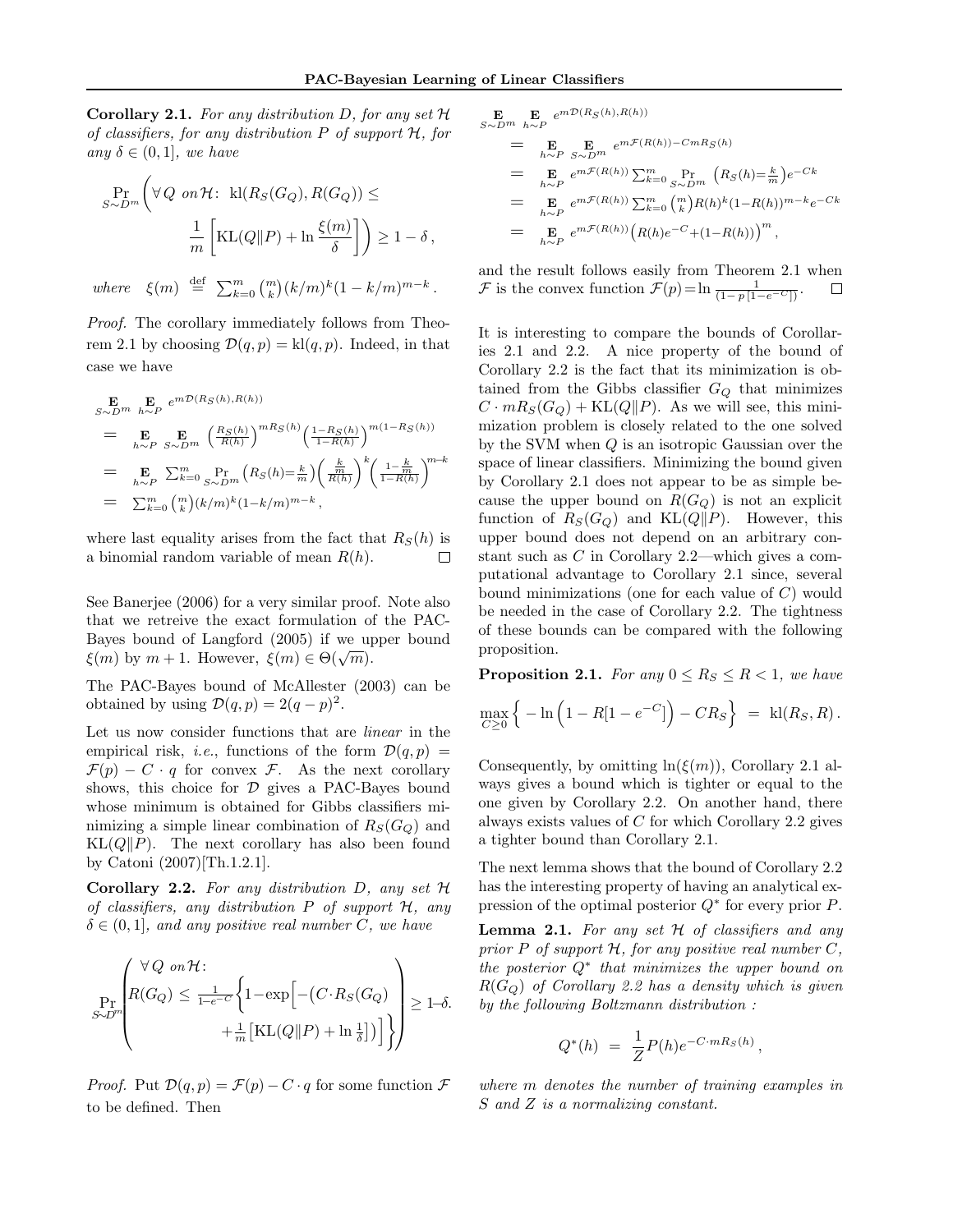$\Box$ 

*Proof.* We present here a proof for the case where  $H$  is countable. But the theorem also holds for the continuous case. For any fixed C,  $\delta$  and P, the distribution  $Q^*$ minimizing the bound of Corollary 2.2 is the same as the one minimizing  $\mathcal{B}(Q)$ , where

$$
\mathcal{B}(Q) \stackrel{\text{def}}{=} C \cdot \sum_{h \in \mathcal{H}} Q(h) R_S(h) + \frac{\text{KL}(Q \| P)}{m},
$$

under the constraint  $\Sigma$  $h \in H$  $Q(h) = 1$ . At optimality, Q must satisfy Lagrange constraints, namely that there exists  $\lambda \in \mathbb{R}$  such that for any  $h \in \mathcal{H}$ , we have

$$
\lambda = \frac{\partial \mathcal{B}}{\partial Q(h)} = C \cdot R_S(h) + \frac{1}{m} \left( 1 + \log \frac{Q(h)}{P(h)} \right).
$$

Consequently,

$$
Q(h) = P(h)e^{m(\lambda - C \cdot R_S(h)) - 1} = \frac{1}{Z}P(h)e^{-C \cdot mR_S(h)},
$$

where  $Z$  is a normalizing constant.

It is well known that Bayes classifiers resulting from a Boltzmann distribution can only be expressed via integral formulations. Such intergrals can be approximated by some Markov Chain Monté Carlo sampling, but, since the mixing time is unknown, we have no real control on the precision of the approximation. For this reason, we restrict ourselves here to the case where the posterior Q is chosen from a parameterized set of distributions. Building on the previous work of Langford and Shawe-Taylor (2003) and Langford (2005), we will focus on isotropic Gaussian distributions of linear classifiers since, in this case, we have an exact analytical expression for  $B_Q$ ,  $G_Q$ ,  $R_S(B_Q)$ ,  $R_S(G_Q)$ , and  $KL(Q||P)$  in terms of the parameters of the posterior Q. These analytic expressions will enable us to perform our computations without performing any Monté-Carlo sampling.

## 3. Specialization to Linear Classifiers

Let us apply Corollary 2.1 and 2.2 to linear classifiers that are defined over a space of features. Here we suppose that each  $x \in \mathcal{X}$  is mapped to a feature vector  $\boldsymbol{\phi}(\mathbf{x}) = (\phi_1(\mathbf{x}), \phi_2(\mathbf{x}), \ldots)$  where each  $\phi_i$  is given explicitly as a real-valued function or given implicitly by using a Mercer kernel  $k : \mathcal{X} \times \mathcal{X} \to \mathbb{R}$ . In the latter case, we have  $k(\mathbf{x}, \mathbf{x}') = \boldsymbol{\phi}(\mathbf{x}) \cdot \boldsymbol{\phi}(\mathbf{x}') \forall (\mathbf{x}, \mathbf{x}') \in \mathcal{X} \times \mathcal{X}$ . Each linear classifier  $h_{\mathbf{w}}$  is identified by a real-valued weight vector **w**. The output  $h_{\mathbf{w}}(\mathbf{x})$  of  $h_{\mathbf{w}}$  on any  $\mathbf{x} \in \mathcal{X}$  is given by

$$
h_{\mathbf{w}}(\mathbf{x}) = \text{sgn}(\mathbf{w} \cdot \boldsymbol{\phi}(\mathbf{x})).
$$

The task of the learner is to produce a posterior Q over the set of all possible weight vectors. If each possible feature vector  $\phi$  has N components, the set of all possible weight vectors is  $\mathbb{R}^N$ . Let  $Q(\mathbf{v})$  denote the posterior density evaluated at weight vector v. We restrict ourselves to the case where the learner is going to produce a posterior  $Q_w$ , parameterized by a chosen weight vector  $\mathbf{w}$ , such that for any weight vectors  $\mathbf{v}$  and  $\mathbf{u}$  we have  $Q_{\mathbf{w}}(\mathbf{v}) = Q_{\mathbf{w}}(\mathbf{u})$  whenever  $\mathbf{v} - \mathbf{w} = -(\mathbf{u} - \mathbf{w})$ . Posteriors  $Q_w$  satisfying this property are said to be symmetric about  $\bf{w}$ . It can be easily shown that for any  $Q_{\mathbf{w}}$  symmetric about **w** and for any feature vector  $\phi$ :

$$
sgn\left(\mathbf{E}_{\mathbf{v}\sim Q_{\mathbf{w}}}\mathrm{sgn}\left(\mathbf{v}\cdot\boldsymbol{\phi}\right)\right) = sgn\left(\mathbf{w}\cdot\boldsymbol{\phi}\right). \qquad (1)
$$

In other words, for any input example, the output of the majority vote classifier  $B_{Q_w}$  (given by the left hand side of Equation 1) is the same as the one given by the linear classifier  $h_{\mathbf{w}}$  whenever  $Q_{\mathbf{w}}$  is symmetric about **w**. Consequently,  $R(h_{\mathbf{w}}) = R(B_{Q_{\mathbf{w}}}) \leq 2R(G_{Q_{\mathbf{w}}})$ and, consequently, Corollary 2.1 and 2.2 provide upper bounds on  $R(h_{\mathbf{w}})$  for these posteriors. Building on the previous work of Langford and Shawe-Taylor (2003) and Langford (2005), we choose both the prior  $P_{\mathbf{w}_p}$  and the posterior  $Q_{\mathbf{w}}$  to be spherical Gaussians with identity covariance matrix respectively centered on  $\mathbf{w}_p$  and on **w**. Hence, for any weight vector  $\mathbf{v} \in \mathbb{R}^N$ :

$$
Q_{\mathbf{w}}(\mathbf{v}) = \left(\frac{1}{\sqrt{2\pi}}\right)^N \exp\left(-\frac{1}{2} \|\mathbf{v} - \mathbf{w}\|^2\right)
$$

Thus, the posterior is parameterized by a weight vector w that will be chosen by the learner based on the values of  $R_S(G_{Q_{\mathbf{w}}})$  and  $\text{KL}(Q_{\mathbf{w}}||P_{\mathbf{w}_p})$ . Here, the weight vector  $\mathbf{w}_p$  that parameterizes the prior  $P_{\mathbf{w}_p}$  represents prior knowledge that the learner might have about the classification task (i.e., about good direction for linear separators). We therefore have  $w_p = 0$  in the absence of prior knowledge so that  $P_0$  is the noninformative prior. Alternatively, we might set aside a subset  $S'$  of the training data S and choose  $\mathbf{w}_p$  such that  $R_{S'}(G_{P_{\mathbf{w}_p}})$  is small.

By performing simple Gaussian integrals, as in Langford (2005), we find

$$
\begin{array}{rcl}\n\mathrm{KL}(Q_{\mathbf{w}}\|P_{\mathbf{w}_p}) & = & \frac{1}{2} \|\mathbf{w} - \mathbf{w}_p\|^2 \\
R(G_{Q_{\mathbf{w}}}) & = & \mathbf{E} \qquad \Phi\left(\|\mathbf{w}\| \Gamma_{\mathbf{w}}(\mathbf{x}, y)\right) \\
R_S(G_{Q_{\mathbf{w}}}) & = & \frac{1}{m} \sum_{i=1}^m \Phi\left(\|\mathbf{w}\| \Gamma_{\mathbf{w}}(\mathbf{x}_i, y_i)\right),\n\end{array}
$$

where  $\Gamma_{\mathbf{w}}(\mathbf{x}, y)$  denotes the normalized margin of **w** on  $(\mathbf{x}, y)$ , *i.e.*,  $\Gamma_{\mathbf{w}}(\mathbf{x}, y) \stackrel{\text{def}}{=} \frac{y \mathbf{w} \cdot \phi(\mathbf{x})}{\|\mathbf{w}\| \|\phi(\mathbf{x})\|}$  $\frac{y\mathbf{w}\cdot\boldsymbol{\phi}(\mathbf{x})}{\|\mathbf{w}\| \|\boldsymbol{\phi}(\mathbf{x})\|}$ , and where  $\Phi(a)$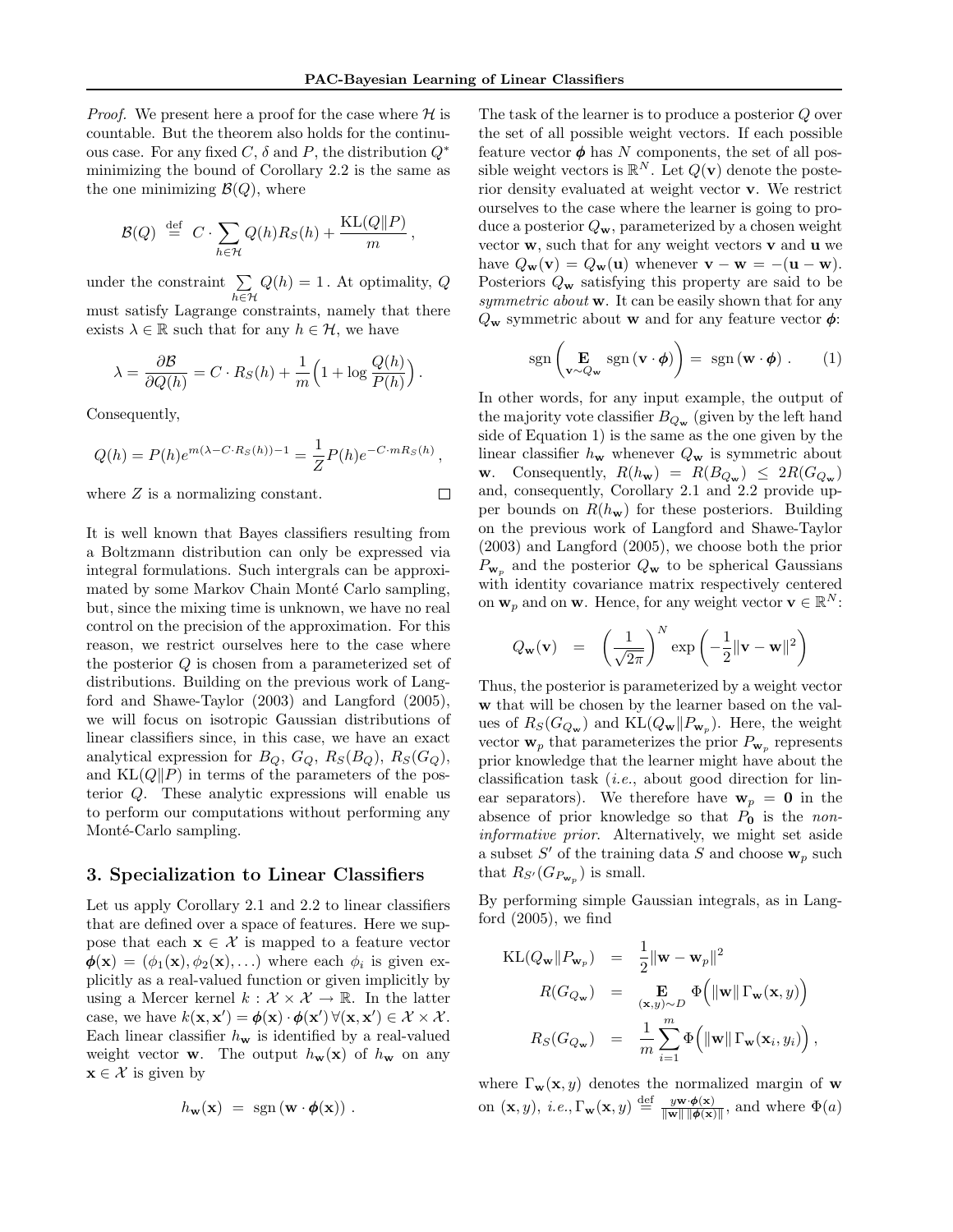denotes the probability that  $X > a$  when X is a  $N(0, 1)$  random variable, *i.e.*,

$$
\Phi(a) \stackrel{\text{def}}{=} \frac{1}{\sqrt{2\pi}} \int_{a}^{\infty} \exp\left(-\frac{1}{2}x^{2}\right) dx. \quad (2)
$$

#### 3.1. Two objective functions to minimize

By using the above expressions for  $R_S(G_{Q_w})$  and  $KL(Q_w||P_{\mathbf{w}_p}),$  Corollaries 2.1 and 2.2 both provide upper bounds to  $R(G_{Q_{\mathbf{w}}})$  and to  $R(h_{\mathbf{w}})$  (since  $R(h_{\mathbf{w}}) \leq$  $2R(G_{Q_{\mathbf{w}}})$ . Hence, each bound depend on the same quantities: the empirical risk measure,  $R_S(G_{Q_w})$ , and  $KL(Q_w||P_{\mathbf{w}_p})$  which acts as a regularizer.

Minimizing the upper bound given by Corollary 2.1, in the case of linear classifiers, amounts to finding w<sup>∗</sup> that minimizes the following objective function

$$
\mathcal{B}(S, \mathbf{w}, \delta) \stackrel{\text{def}}{=} \sup \bigg\{ \epsilon : \text{kl}(R_S(G_{Q_{\mathbf{w}}}) \| \epsilon) \le
$$

$$
\frac{1}{m} \left[ \text{KL}(Q_{\mathbf{w}} \| P_{\mathbf{w}_p}) + \ln \frac{\xi(m)}{\delta} \right] \bigg\}, \quad (F_{2.1})
$$

for a fixed value of the confidence parameter  $\delta$  (say  $\delta = 0.05$ . Consequently, our problem is to find weight vector  $\mathbf{w}^*$  that minimizes  $\mathcal{B}$  subject to the constraints

$$
kl\left(R_S(G_{Q_w})\middle\| \mathcal{B}\right) = \frac{1}{m} \left[KL(Q_w \| P_{w_p}) + \ln \frac{\xi(m)}{\delta}\right] (3)
$$

$$
\mathcal{B} > R_S(G_{Q_w}). \tag{4}
$$

Minimizing the bound of Corollary 2.2, in the case of linear classifiers, amounts at finding w<sup>∗</sup> that minimizes the simple objective function

$$
CmR_S(G_{Q_{\mathbf{w}}}) + \text{KL}(Q_{\mathbf{w}}||P_{\mathbf{w}_p}) =
$$
  

$$
C\sum_{i=1}^m \Phi\left(\frac{y_i \mathbf{w} \cdot \phi(\mathbf{x}_i)}{\|\phi(\mathbf{x}_i)\|}\right) + \frac{1}{2} ||\mathbf{w} - \mathbf{w}_p||^2, \quad (F_{2.2})
$$

for some fixed choice of C and  $w_p$ . In the absence of prior knowledge,  $w_p = 0$  and the regularizer becomes identical to the one used by the SVM. Indeed, the learning strategy used by the soft-margin SVM consists at finding w that minimizes

$$
C\sum_{i=1}^m \max\Bigl(0,1-y_i\mathbf{w}\cdot\boldsymbol{\phi}(\mathbf{x}_i)\Bigr) + \frac{1}{2} ||\mathbf{w}||^2,
$$

for some fixed choice of C. Thus, for  $w_p = 0$ , both learning strategies are identical except for the fact that the convex SVM hinge loss,  $max(0, \cdot)$ , is replaced by the non-convex *probit loss*,  $\Phi(\cdot)$ . Hence, the objective function minimized by the soft-margin SVM is a convex relaxation of objective function  $F_{2,2}$ . Each learning strategy has its potential drawback. The single local minimum of the soft-margin SVM solution might be suboptimal, whereas the non-convex PAC-Bayes bound might present several local minima.

Observe that  $\mathcal{B}$ , the objective function  $F_{2,1}$ , is defined only implicitly in terms of w via the constraints given by Equations (3) and (4). This optimization problem appears to be more involved than the (unconstrained) optimization of objective function  $F_{2,2}$  that arises from Corollary 2.2. However, it appears also to be more relevant, since, according to Proposition 2.1, the upper bound given by Corollary 2.1 is somewhat tighter than the one given by Corollary 2.2 (apart from the presence of a  $\ln(\xi(m))$  term). The optimization of the objective function  $F_{2,1}$  has also the advantage of not being dependent of any constant  $C$  like the one present in the objective objective function  $F_{2,2}$ .

## 4. Gradient Descent of the PAC-Bayes Bound

We are now concerned with the problem of minimizing the (non-convex) objective functions  $F_{2,1}$  (for fixed  $\mathbf{w}_p$ ) and  $F_{2,2}$  (for fixed C and  $\mathbf{w}_p$ ). As a first approach, it makes sense to minimize these objective functions by gradient-descent. More specifically, we have used the Polak-Ribière conjugate gradient descent algorithm implemented in the GNU Scientific Library (GSL). The gradient (with respect to  $\bf{w}$ ) of objective function  $F_{2,1}$  is obtained by computing the partial derivative of both sides of Equation (3) with respect to  $w_i$  (the j<sup>th</sup> component of **w**). After solving for  $\partial \mathcal{B}/\partial w_j$ , we find that the gradient is given by

$$
\frac{1}{m} \frac{\mathcal{B}(1-\mathcal{B})}{\mathcal{B}-R_S} \left[\mathbf{w}-\mathbf{w}_p+\ln\left(\frac{\mathcal{B}(1-R_S)}{R_S(1-\mathcal{B})}\right)\right]
$$

$$
\sum_{i=1}^m \Phi'\left(\frac{y_i \mathbf{w} \cdot \boldsymbol{\phi}(\mathbf{x}_i)}{\|\boldsymbol{\phi}(\mathbf{x}_i)\|}\right) \frac{y_i \boldsymbol{\phi}(\mathbf{x}_i)}{\|\boldsymbol{\phi}(\mathbf{x}_i)\|}\right], \quad (5)
$$

where  $\Phi'(t)$  denotes the first derivative of  $\Phi$  evaluated at t. We have observed that objective function  $F_{2,1}$ tends to have only one local minimum, even if it is not convex. We have therefore used a single gradient descent run to minimize  $F_{2,1}$ .

The gradient of objective function  $F_{2,2}$  is

$$
C\sum_{i=1}^{m} \Phi' \left(\frac{y_i \mathbf{w} \cdot \boldsymbol{\phi}(\mathbf{x}_i)}{\|\boldsymbol{\phi}(\mathbf{x}_i)\|}\right) \frac{y_i \boldsymbol{\phi}(\mathbf{x}_i)}{\|\boldsymbol{\phi}(\mathbf{x}_i)\|} + (\mathbf{w} - \mathbf{w}_p). \quad (6)
$$

Since this objective function might have several local minima, especially for large values of  $C$ , each *objective* function minimization of  $F_{2,2}$  consisted of k different gradient-descent runs, where each run was initiated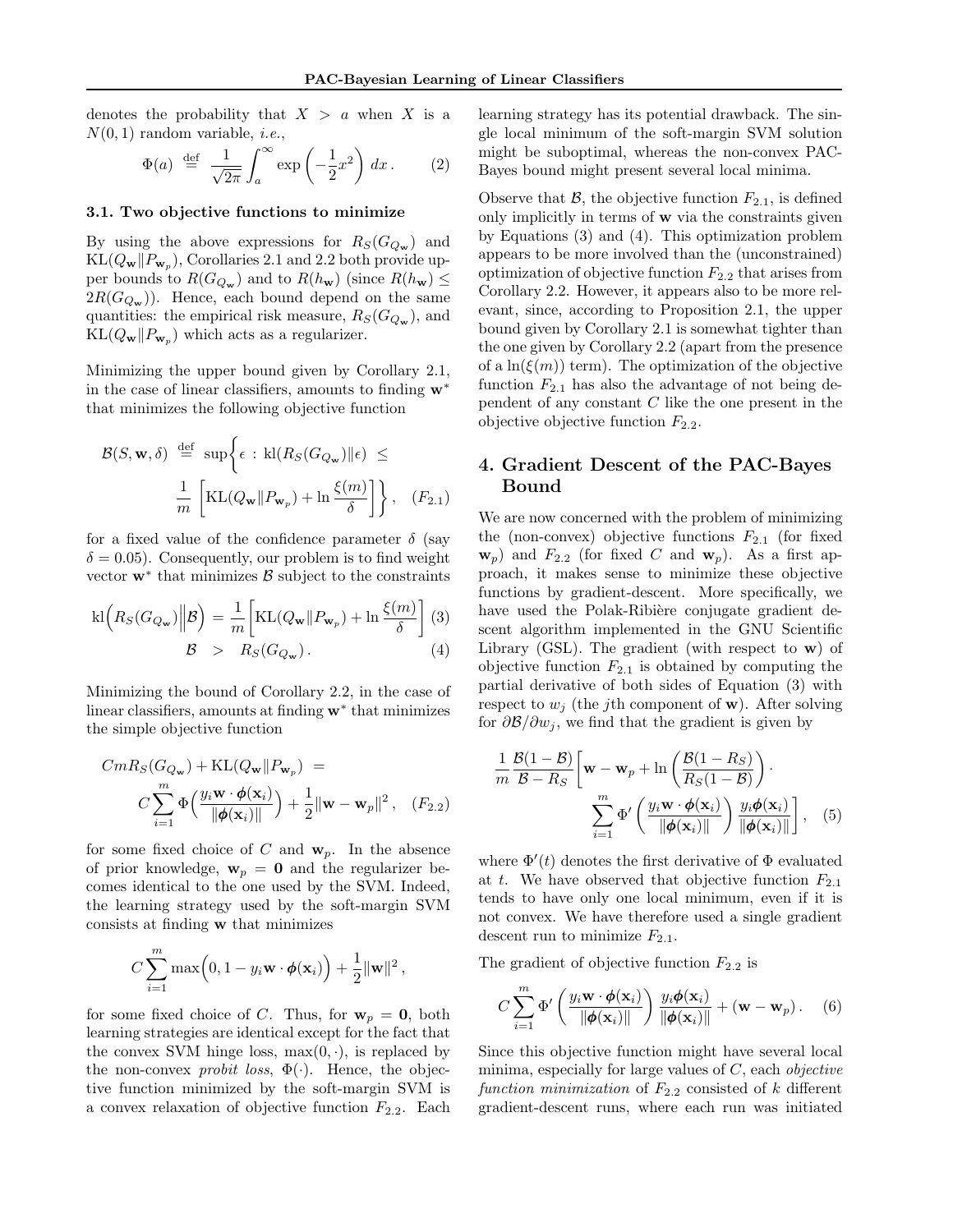from a new, randomly-chosen, starting position. In the results presented here, we have used  $k = 10$  for  $C \le 10$  and  $k = 100$  for  $C > 10$ .

### 4.1. Proposed learning algorithms

We propose three algorithms that can be used either with the *primal* variables (*i.e.*, the components of  $\bf{w}$ ) or the *dual* variables  $\{\alpha_1, \ldots, \alpha_m\}$  that appear in the linear expansion  $\mathbf{w} = \sum_{i=1}^{m} \alpha_i y_i \phi(\mathbf{x}_i)$ . In this latter case, the features are implicitly given by a Mercer kernel  $k(\mathbf{x}, \mathbf{x}') = \boldsymbol{\phi}(\mathbf{x}) \cdot \boldsymbol{\phi}(\mathbf{x}') \ \forall (\mathbf{x}, \mathbf{x}') \in \mathcal{X} \times \mathcal{X}$ . The objective functions  $F_{2,1}$  and  $F_{2,2}$ , with their gradients (Eq. (5) and (6)), can then straightforwardly be expressed in terms of  $k(\cdot, \cdot)$  and the dual variables.<sup>2</sup>

The first algorithm, called **PBGD1**, uses the prior  $P_0$ (*i.e.*, with  $w_p = 0$ ) to learn a posterior  $Q_w$  by minimizing the bound value of Corollary 2.1 (objective function  $F_{2,1}$ ). In this paper, every bound computation has been performed with  $\delta = 0.05$ .

The second algorithm, called PBGD2, was studied to investigate if it is worthwhile to use a fraction  $x$ of the training data to construct an informative prior  $P_{\mathbf{w}_p}$ , for some  $\mathbf{w}_p \neq \mathbf{0}$ , that will be used to learn a posterior  $Q_w$  on the remaining  $1-x$  fraction of the training data. In its first stage, PBGD2 minimizes the objective function  $F_{2,2}$  by using a fraction x of the training data to construct one posterior for each value of  $C \in \{10^k : k = 0, \ldots, 6\}$ . Note that a large value for  $C$  attempts to generate a  $\bf{w}$  for which the training error of  $G_{\mathbf{w}}$  is small. Each posterior is constructed with the same non-informative prior used for PBGD1 (*i.e.*, with  $w_p = 0$ . Then, each of these seven posteriors is used as a prior  $P_{\mathbf{w}_p}$ , with  $\mathbf{w}_p \neq \mathbf{0}$ , for learning a posterior  $Q_{\mathbf{w}}$  by minimizing the objective function  $F_{2,1}$ on the remaining fraction  $1 - x$  of the training data. From the union bound argument, the  $\delta$  term in Corollary 2.1 needs to be replaced by  $(\delta/7)$  to get a bound that uniformly holds for these seven priors. Empirically, we have observed that the best fraction  $x$  used for constructing the prior was  $1/2$ . Hence, we report here only the results for  $x = 1/2$ .

For the third algorithm, called PBGD3, we always used the prior  $P_0$  to minimize the objective function  $F_{2,2}$ . But, instead of using the solution obtained for the value of  $C$  that gave the smallest bound of Corollary 2.2, we performed 10-fold cross validation on the training set to find the "best" value for C and then used that value of  $C$  to find the classifier that minimizes objective function  $F_{2.2}$ . Hence PBGD3 follows the same cross-validation learning methodology normally employed with the SVM but uses the probit loss instead of the hinge loss.

To compute the risk bound for the linear classifier returned by PBGD3 and the other comparison algorithms (AdaBoost and SVM), we performed a line search, along the direction of the weight vector w of the returned classifier, to find the norm  $\|\mathbf{w}\|$  that minimizes the bound of Corollary  $2.1<sup>3</sup>$  For each bound computation, we used the non-informative prior  $P_0$ .

### 4.2. PBGD with Respect to Primal Variables

For the sake of comparison, all learning algorithms of this subsection are producing a linear classifier  $h_{\mathbf{w}}$  on the set of basis functions  $\{\phi_1, \phi_2, \ldots\}$  known as decision stumps. Each decision stump  $\phi_i$  is a threshold classifier that depends on a single attribute: its output is  $+b$  if the tested attribute exceeds a threshold value t, and  $-b$  otherwise, where  $b \in \{-1, +1\}$ . For each attribute, at most ten equally-spaced possible values for t were determined a priori.

We have compared the three PBGD algorithms to AdaBoost (Schapire et al., 1998) because the latter is a standard and efficient algorithm when used with decision stumps. Since AdaBoost is an algorithm that minimizes the exponential risk  $\frac{1}{m} \sum_{i=1}^{m} \exp(-y_i \mathbf{w} \phi(\mathbf{x}_i))$ , it never chooses a w for which there exists a training example where  $-y_i \mathbf{w} \cdot \phi(\mathbf{x}_i)$  is very large. This is to be contrasted with the PBGD's algorithms for which the empirical risk  $R_S(G_{Q_w})$  has the "sigmoidal" shape of Equation (2) (and never exceeds one). We thus anticipate that AdaBoost and PBGD's algorithms will select different weight vectors w on many data sets.

The results obtained for all three algorithms are summarized in Table 1. Except for MNIST, all data sets were taken from the UCI repository. Each data set was randomly split into a training set  $S$  of  $|S|$  examples and a testing set T of  $|T|$  examples. The number n of attributes for each data set is also specified. For Ada-Boost, the number of boosting rounds was fixed to 200. For all algorithms,  $R_T(\mathbf{w})$  refers to the frequency of errors, measured on the testing set  $T$ , of the linear classifier  $h_{\mathbf{w}}$  returned by the learner. For the PBGD's algorithms,  $G_T(\mathbf{w}) \stackrel{\text{def}}{=} R_T(G_{Q_{\mathbf{w}}})$  refers to the empirical risk on T of the Gibbs classifier. The "Bnd" columns refer to the PAC-Bayes bound of Corollary 2.1, computed on the training set. All bounds hold with confidence  $1 - \delta = 0.95$ . For PBGD1, PBGD3 and Ada-Boost, the bound is computed on all the training data

<sup>&</sup>lt;sup>2</sup>This is true if  $w_p$  can be expanded in terms of examples that do not belong to the training set.

<sup>&</sup>lt;sup>3</sup>This is justified by the fact that the bound holds uniformly for all weight vectors w.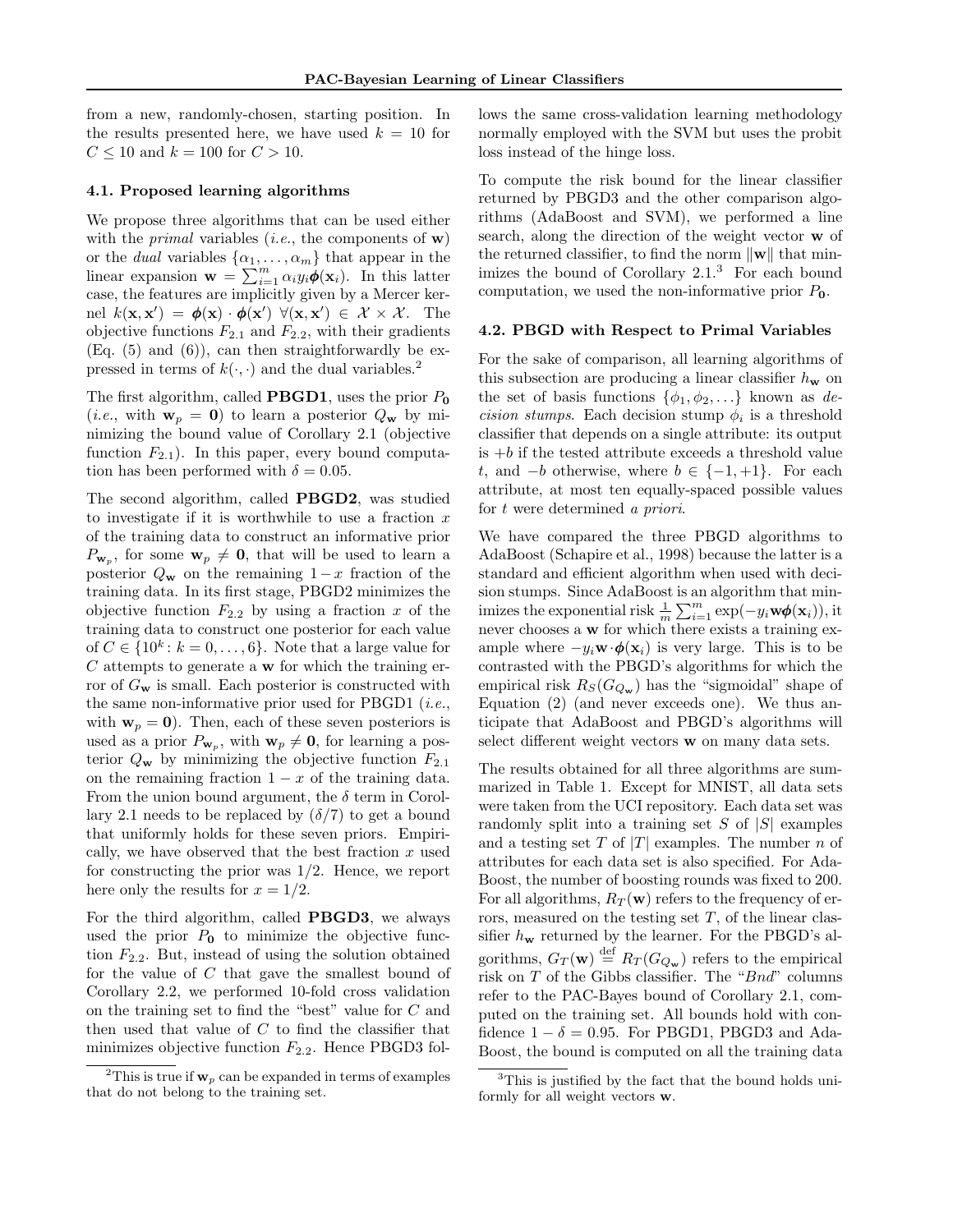PAC-Bayesian Learning of Linear Classifiers

|                                 |      |       |                     | <i>Lable 1.</i> Dunninal y Of results for initial classifiers on decision stumps. |             |                   |                   |             |                   |                   |             |                |                   |              |                      |
|---------------------------------|------|-------|---------------------|-----------------------------------------------------------------------------------|-------------|-------------------|-------------------|-------------|-------------------|-------------------|-------------|----------------|-------------------|--------------|----------------------|
| $\rm Dataset$                   |      |       | (a) <b>AdaBoost</b> |                                                                                   | $(1)$ PBGD1 |                   |                   | $(2)$ PBGD2 |                   |                   | $(3)$ PBGD3 |                |                   | $_{\bf SSB}$ |                      |
| Name                            | S    | Т     | $\boldsymbol{n}$    | $R_T(\mathbf{w})$                                                                 | Bnd         | $R_T(\mathbf{w})$ | $G_T(\mathbf{w})$ | Bnd         | $R_T(\mathbf{w})$ | $G_T(\mathbf{w})$ | Bnd         | $R_T({\bf w})$ | $G_T(\mathbf{w})$ | Bnd          |                      |
| Usyotes                         | 235  | 200   | 16                  | 0.055                                                                             | 0.346       | 0.085             | 0.103             | 0.207       | 0.060             | 0.058             | 0.165       | 0.060          | 0.057             | 0.261        |                      |
| Credit-A                        | 353  | 300   | 15                  | 0.170                                                                             | 0.504       | 0.177             | 0.243             | 0.375       | 0.187             | 0.191             | 0.272       | 0.143          | 0.159             | 0.420        |                      |
| Glass                           | 107  | 107   | 9                   | 0.178                                                                             | 0.636       | 0.196             | 0.346             | 0.562       | 0.168             | 0.176             | 0.395       | 0.150          | 0.226             | 0.581        |                      |
| Haberman                        | 144  | 150   | 3                   | 0.260                                                                             | 0.590       | 0.273             | 0.283             | 0.422       | 0.267             | 0.287             | 0.465       | 0.273          | 0.386             | 0.424        |                      |
| Heart                           | 150  | 147   | 13                  | 0.259                                                                             | 0.569       | 0.170             | 0.250             | 0.461       | 0.190             | 0.205             | 0.379       | 0.184          | 0.214             | 0.473        |                      |
| Sonar                           | 104  | 104   | 60                  | 0.231                                                                             | 0.644       | 0.269             | 0.376             | 0.579       | 0.173             | 0.168             | 0.547       | 0.125          | 0.209             | 0.622        |                      |
| <b>BreastCancer</b>             | 343  | 340   | 9                   | 0.053                                                                             | 0.295       | 0.041             | 0.058             | 0.129       | 0.047             | 0.054             | 0.104       | 0.044          | 0.048             | 0.190        |                      |
| Tic-tac-toe                     | 479  | 479   | 9                   | 0.357                                                                             | 0.483       | 0.294             | 0.384             | 0.462       | 0.207             | 0.208             | 0.302       | 0.207          | 0.217             | 0.474        | (2,3) < (a,1)        |
| Ionosphere                      | 176  | 175   | 34                  | 0.120                                                                             | 0.602       | 0.120             | 0.223             | 0.425       | 0.109             | 0.129             | 0.347       | 0.103          | 0.125             | 0.557        |                      |
| Wdbc                            | 285  | 284   | 30                  | 0.049                                                                             | 0.447       | 0.042             | 0.099             | 0.272       | 0.049             | 0.048             | 0.147       | 0.035          | 0.051             | 0.319        |                      |
| MNIST:0vs8                      | 500  | 1916  | 784                 | 0.008                                                                             | 0.528       | 0.015             | 0.052             | 0.191       | 0.011             | 0.016             | 0.062       | 0.006          | 0.011             | 0.262        |                      |
| $\overline{\text{MNIST}}$ :1vs7 | 500  | 1922  | 784                 | 0.013                                                                             | 0.541       | 0.020             | 0.055             | 0.184       | 0.015             | 0.016             | 0.050       | 0.016          | 0.017             | 0.233        |                      |
| MNIST:1vs8                      | 500  | 1936  | 784                 | 0.025                                                                             | 0.552       | 0.037             | 0.097             | 0.247       | 0.027             | 0.030             | 0.087       | 0.018          | 0.037             | 0.305        | $\overline{(3)}<(1)$ |
| MNIST:2vs3                      | 500  | 1905  | 784                 | 0.047                                                                             | 0.558       | 0.046             | 0.118             | 0.264       | 0.040             | 0.044             | 0.105       | 0.034          | 0.048             | 0.356        |                      |
| ${\rm Letter:AvgB}$             | 500  | 1055  | 16                  | 0.010                                                                             | 0.254       | 0.009             | 0.050             | 0.180       | 0.007             | 0.011             | 0.065       | 0.007          | 0.044             | 0.180        |                      |
| $\rm{Letter: DvsO}$             | 500  | 1058  | 16                  | 0.036                                                                             | 0.378       | 0.043             | 0.124             | 0.314       | 0.033             | 0.039             | 0.090       | 0.024          | 0.038             | 0.360        |                      |
| $\text{Letter:OvsQ}$            | 500  | 1036  | 16                  | 0.038                                                                             | 0.431       | 0.061             | 0.170             | 0.357       | 0.053             | 0.053             | 0.106       | 0.042          | 0.049             | 0.454        |                      |
| Adult                           | 1809 | 10000 | 14                  | 0.149                                                                             | 0.394       | 0.168             | 0.196             | 0.270       | 0.169             | 0.169             | 0.209       | 0.159          | 0.160             | 0.364        | (a) < (1,2)          |
| Mushroom                        | 4062 | 4062  | 22                  | 0.000                                                                             | 0.200       | 0.046             | 0.065             | 0.130       | 0.016             | 0.017             | 0.030       | 0.002          | 0.004             | 0.150        | (a,3) < (2) < (1)    |

Table 1. Summary of results for linear classifiers on decision stumps.

with the non informative prior  $P_0$ . For PBGD2, the bound is computed on the second half of the training data with the prior  $P_{\mathbf{w}_p}$  constructed from the first half, and, as explain in Section 4.1, with  $\delta$  replaced by  $(\delta/7)$ . Note that the bounds values for the classifiers returned by PBGD2 are generally much lower those for the classifiers produced by the other algorithms. This almost always materializes in a smaller testing error for the linear classifier produced by PBGD2. To our knowledge, these training set bounds for PBGD2 are the smallest ones obtained for any learning algorithm producing linear classifiers.

To determine whether or not a difference of empirical risk measured on the testing set  $T$  is statistically significant, we have used the test set bound method of Langford (2005) (based on the binomial tail inversion) with a confidence level of 95%. It turns out that no algorithm has succeeded in choosing a linear classifier  $h_{\mathbf{w}}$ which was statistically significantly better  $(SSB)$  than the one chosen by another algorithm except for the few cases that are list in the column "SSB" of Table 1.

Overall, AdaBoost and PBGD2and3 are very competitive to one another (with no clear winner) and are generally superior to PBGD1. We therefore see an advantage in using half of the training data to learn a good prior over using a non-informative prior and keeping all the data to learn the posterior.

## 4.3. PBGD with Respect to Dual Variables

In this subsection, we compare the PBGD algorithms to the soft-margin SVM. Here, all four learning algorithms are producing a linear classifier on a feature space defined by the RBF kernel  $k$  satisfying  $k(\mathbf{x}, \mathbf{x}') = \exp(-\frac{1}{2} ||\mathbf{x} - \mathbf{x}'||^2 / \gamma^2) \ \forall (\mathbf{x}, \mathbf{x}') \in \mathcal{X} \times \mathcal{X}$ . The results obtained for all algorithms are summarized in Table 2. All the data sets are the same as those of the previous subsection. The notation used in this table is identical to the one used for Table 1.

For the SVM and PBGD3, the kernel parameter  $\gamma$ and the soft-margin parameter  $C$  was chosen by 10fold cross validation (on the training set  $S$ ) among the set of values proposed by Ambroladze et al. (2006). PBGD1and2 also tried the same set of values for  $\gamma$  but used the bound of Corollary 2.1 to select a good value. Since we consider 15 different values of  $\gamma$ , the bound of PBGD1 is therefore computed with  $\delta$  replaced by  $(\delta/15)$ . For PBGD2, the bound is, as stated before, computed on the second half of the training data but with  $\delta$  replaced by  $(\delta/(7.15))$ . Again, the bounds values for the classifiers returned by PBGD2 are generally much lower those for the classifiers produced by the other algorithms. To our knowledge, the training set bounds for PBGD2 are the smallest ones obtained for any learning algorithm producing linear classifiers.

The same method as in the previous subsection was used to determine whether or not a difference of empirical risk measured on the testing set  $T$  is statistically significant. It turns out that no algorithm has chosen a linear classifier  $h_{\mathbf{w}}$  which was statistically significantly better than the choices of the others except the few cases listed in the "SSB" column. Thus, the SVM and PBGD3 are very competitive to one another (with no clear winner) and are both slightly superior to PBGD2, and a bit more than slightly superior than PBGD1.

## 5. Conclusion

We have shown that the standard PAC-Bayes risk bounds (McAllester, 2003; Seeger, 2002; Langford, 2005; Catoni, 2007) are specializations of Theorem 2.1 that are obtained by choosing a particular convex func-